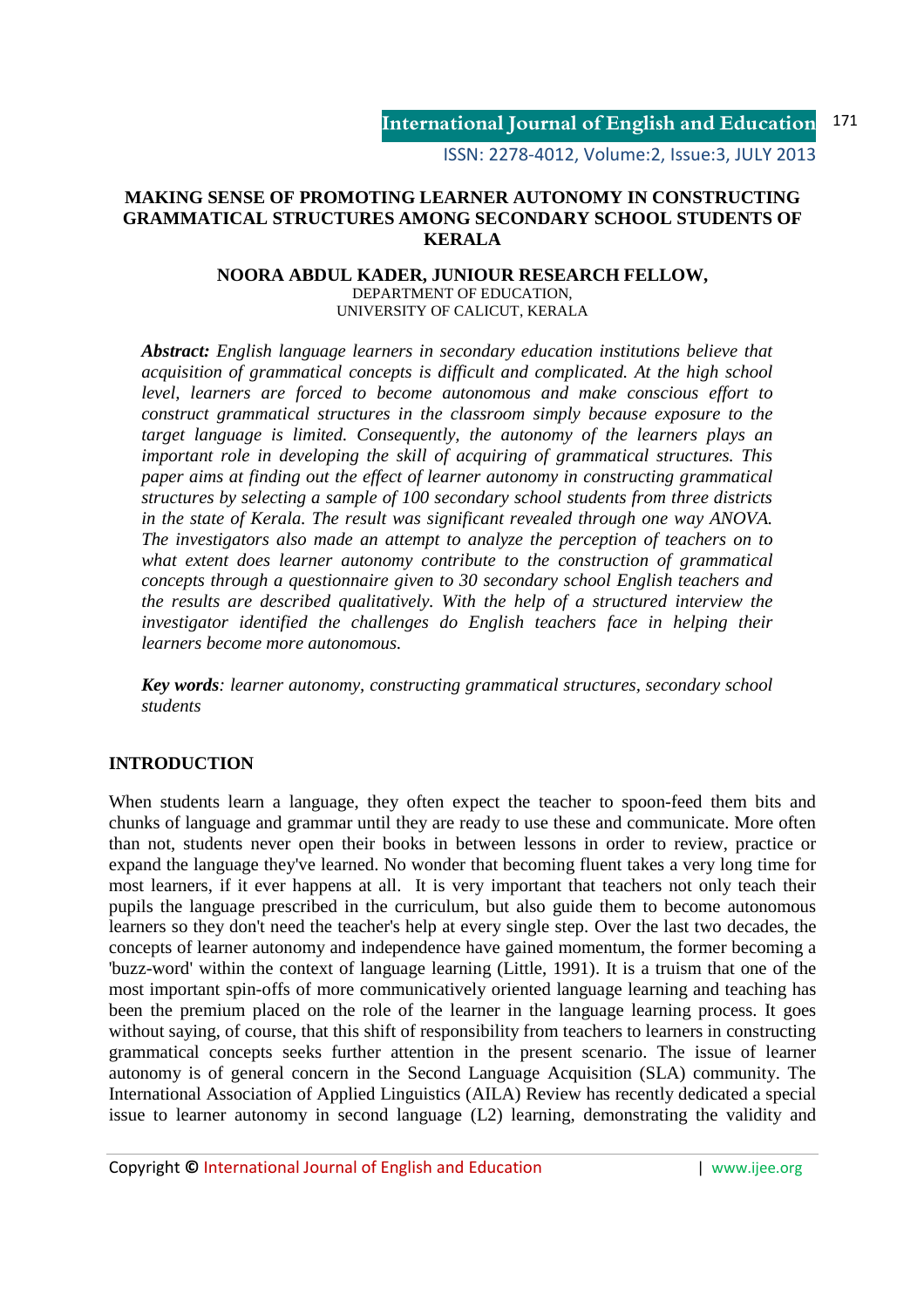ISSN: 2278-4012, Volume:2, Issue:3, JULY 2013

benefit of autonomous learning environments (Dam 1995). Importantly, learner autonomy is conceptualized not as simply setting learners to tasks such as interactive computer tasks, or as declaring the instructor obsolete, but as a pedagogical ideology in favor of teaching that ultimately turns control of the task of learning over to learners so that they become empowered to engage in learning independently (Benson and Voller 1997).

## **NEED AND SIGNIFICANCE OF THE STUDY**

Learner autonomy in constructing grammatical structures is becoming a necessity for English language learners in secondary education institutions that adopt either traditional or open education nowadays. It plays a prominent role in developing the learners' language acquisition and achievement. The new trends in education that emphasize the learner's needs and motivations deserve more attention from teachers of English language because they constitute the foundations of the learner's language learning acquisition. Students enter the secondary education with different experiential backgrounds and learning achievements, but unfortunately they have few autonomous dispositions which higher education requires in learning. They lack the knowledge of how to achieve by themselves, which requires some guidance and assistance from their teachers and tutors. So enhancing learner autonomy in grammar learning is a must for the great impact that it causes on learning process. Some educators as Holec (1981), Dickinson (1992), Little (1991), Dam (1995) and Benson (2003) attached great importance to the necessity of autonomy in education. They stated that students who think and work strategically are more motivated to learn and have a higher sense of self-efficacy or confidence in their own learning ability. Then students who depend on themselves in constructing grammatically correct sentences are more able to succeed academically and more motivated than those who do not have effective strategies in learning by themselves. Therefore learning how to acquire grammar autonomously by the learner is a very crucial component that English language teachers have to take into account when teaching English language

### **OBJECTIVES**

- To find out whether there exist significant effect of learner autonomy on the acquisition of grammatical concepts among the secondary school students
- To analyze the perception of teachers on to what extent does learner autonomy contribute to the construction of grammatical concepts.
- What challenges do teachers face in helping their learners become more autonomous?

## **HYPOTHESES**

• There exists significant effect on learner autonomy on the acquisition of grammatical concepts among secondary school students

### **DESIGN**

The study followed both quantitative and qualitative design. A survey method is used to find out the effect of independent variable on the dependent and also to analyze the perception of teachers on implementing the autonomous learning in language classroom. The data was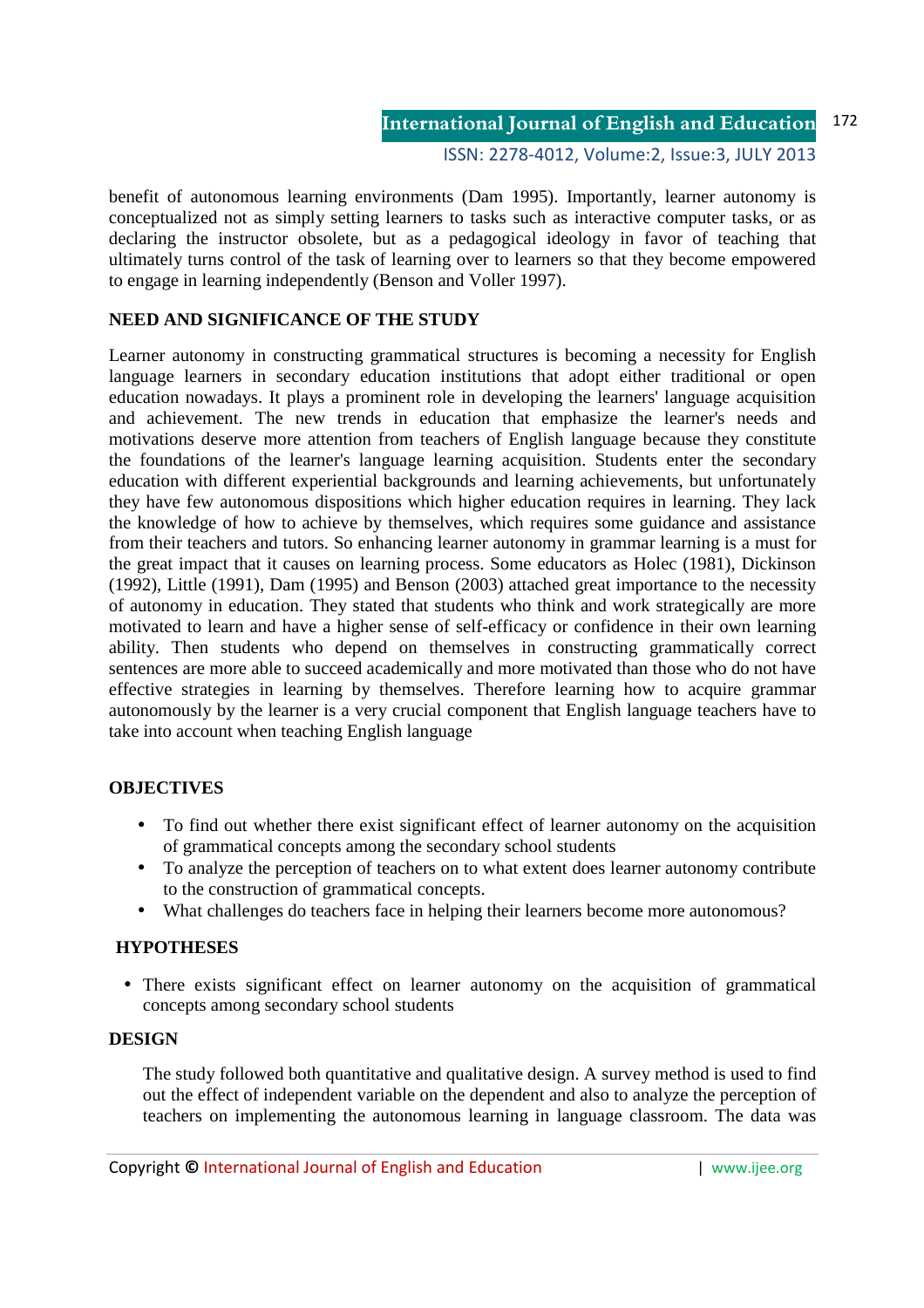ISSN: 2278-4012, Volume:2, Issue:3, JULY 2013

collected from 100 secondary school students and 40 secondary school teachers, selected randomly, from Malappuram, Kozhikode and Thrissur districts of the state of Kerala.

## **TOOLS AND TECHNIQUE**

- Learner autonomy inventory
- Questionnaire on constructing grammatical concepts
- Ouestionnaire for analyzing teachers' perception
- Structured interview for analyzing the challenges faced by teachers

## **STATISTICAL TECHNIQUES**

- One Way ANOVA
- Scheffe test of multiple comparison
- Percentage analysis

### **ANALYSIS**

## **INVESTIGATION OF THE EFFECT OF LEARNER AUTONOMY ON CONSTRUCTING GRAMMATICAL CONCEPTS AMONG SECONDARY SCHOOL STUDENTS**

 Data and result of the Effect of learner autonomy on constructing grammatical concepts among Total sample is given in Table 1.

| <b>Source</b><br>variation | of   Sum<br>squares | of   Degrees of $\vert$<br>freedom | <b>Mean</b> square of $\mathbf{F}$ -<br>variation | value | <b>Level</b><br>оf<br>significance |
|----------------------------|---------------------|------------------------------------|---------------------------------------------------|-------|------------------------------------|
| Between group              | 3758.88             |                                    | 1762.58                                           |       |                                    |
| Within group               | 9002.62             | 97                                 | 49.345                                            | 34.53 | 0.01                               |
| Total                      | 12761.50            | 99                                 |                                                   |       |                                    |

**TABLE 1 Summary of one-way ANOVA** 

This implies that learner autonomy has significant effect on the constructing grammatical concepts among Secondary School Student. It is helpful to teachers to direct the learners towards a healthy autonomy and thereby enhancing their performance in constructing grammatical structures. The result of the analysis emphasizes that learner autonomy is pivotal in constructing grammatical structures in order to master English standards; also the investigator would like to clarify that teachers should enhance learner autonomy for acquiring grammatical structures.

# **POST-HOC ANALYSIS – MULTIPLE COMPARISONS**

This part of analysis was done as a post hoc comparison of mean scores of relevant groups of the independent variable showing significant main effect on the dependent variable.

## **Table 2. Scheffe's Test of Multiple Comparison Based on Three Groups of learner Autonomy for Total Sample**

| $\epsilon$<br>bample | compared<br>$\sim$ | <b>Mean</b> | ОÌ | evel<br>LÆ | - O1 |
|----------------------|--------------------|-------------|----|------------|------|
|                      |                    |             |    |            |      |

Copyright **©** International Journal of English and Education | www.ijee.org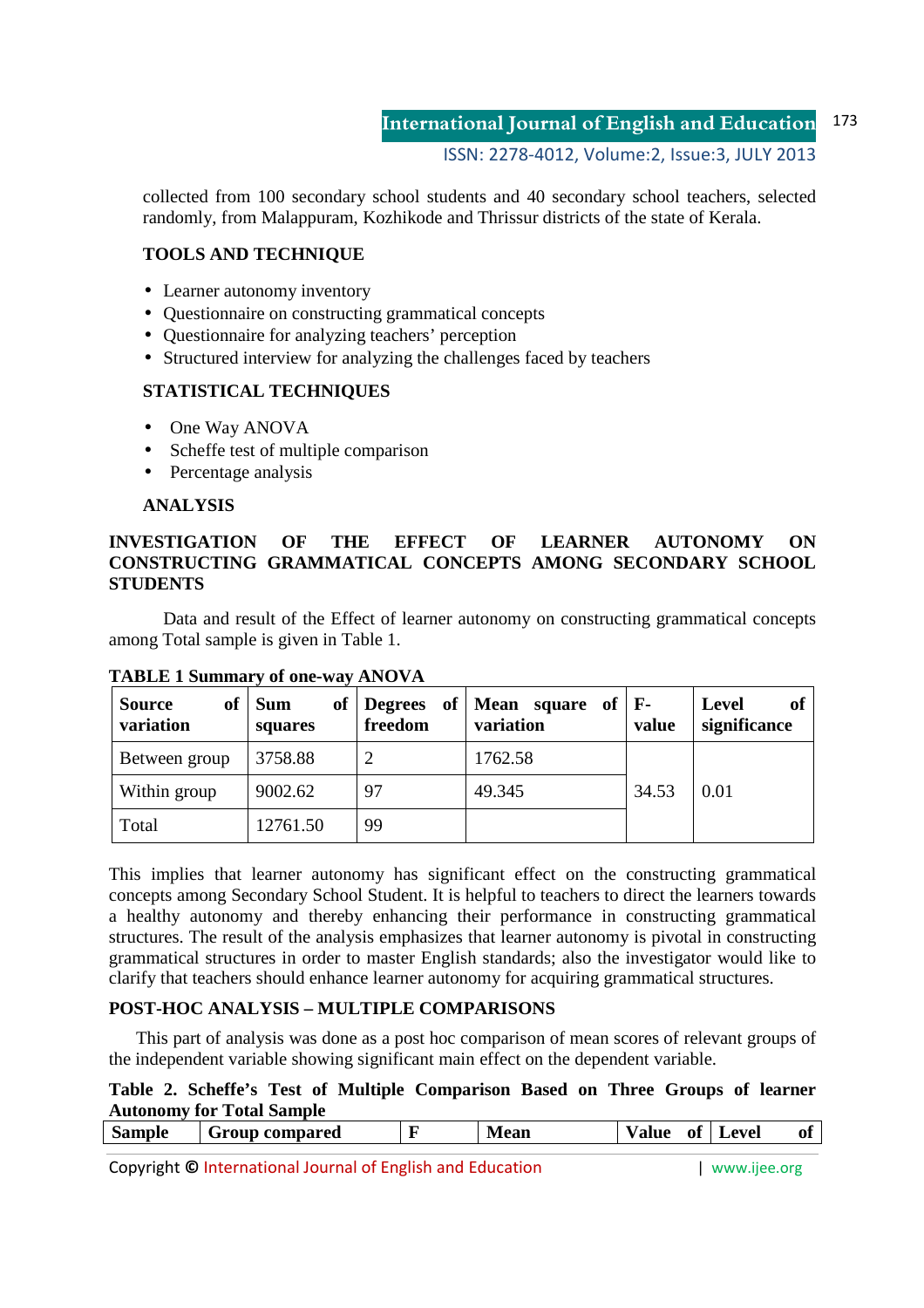| $(\mathbf{N})$ |                  |       | $\bf M$ 1 | $\bf{M}$ 2 | гч   | significance |
|----------------|------------------|-------|-----------|------------|------|--------------|
| Total          | $Average - High$ | 10.89 | 35.80     | 38.30      | 9.66 | 0.01         |
| Sample         | $Low - high$     | 15.45 | 25.85     | 38.30      | 9.66 | 0.01         |
| $(N=100)$      | $Low - average$  | 38.76 | 25.85     | 35.80      | 9.66 | 0.01         |

ISSN: 2278-4012, Volume:2, Issue:3, JULY 2013

As per the Table; it is revealed that there exists significant difference among three pairs (high, average and low levels of learner autonomy) of learner autonomy for secondary school students. The result reveals that the learner autonomy of secondary school students among three pairs of groups are dissimilar and their mean scores vary with difference in learner autonomy.

## **PERCEPTION OF TEACHERS ON TO WHAT EXTENT DOES LEARNER AUTONOMY CONTRIBUTE TO THE CONSTRUCTION OF GRAMMATICAL CONCEPTS.**

On analyzing the questionnaire it was found that 94 percentage of secondary school teachers opined that learner autonomy has a positive effect on the construction of grammatical concepts. Based on the responses of the teachers to the items in the questionnaire and on further analyzing the investigator elaborated the positive effects which are mentioned below.

• **Acquire grammatical concepts in an easier way:** Learner autonomy as perceived by teachers helps the learners to take responsibility of their own learning. They may rectify their errors and acquire the concepts and structures in an easier way. Conscious awareness of the learning process, conscious reflection and decision-making are promoted through learner autonomy.

**Learn with their own pace**: Learner autonomy enhances the learner's motivation and leads to more effective learning. Learner autonomy provides learners with more free opportunities for English communication in a non-native environment. Learner autonomy caters to the individual needs of learners at all levels and has a lasting influence. It enhances the learner's willingness towards active learning. Learner autonomy enables the learner to master the basic skills that are required to lasting learning.

• **Identify their strength and weaknesses:** Autonomous learners take an active approach to the learning task. They apply English grammar rules consciously. Choose the materials they like to study and identify their weaknesses. Use a grammar book effectively and identify their strengths. They choose which skill of language to focus on when they study something and decide when to do their homework. Identifying their learning style is an added advantage of learner autonomy.

• **Committed**: Rather than the teacher just imposing on the students what they thought, that actually involving the students meant that they were more committed to it that they could identify with what they were doing because they'd decided it. They are showing the eagerness to participate in activities to improve their language and use it fluently without grammatical mistakes.

• **Focused**: language learners who are independent, they're the ones who are much focused. More focus is given by autonomous learners on the forms and structures of grammar. They are focused on the difference in the grammatical rules of the first language and the target language. Always showing the eagerness to develop skills and trying to ensure more clarity.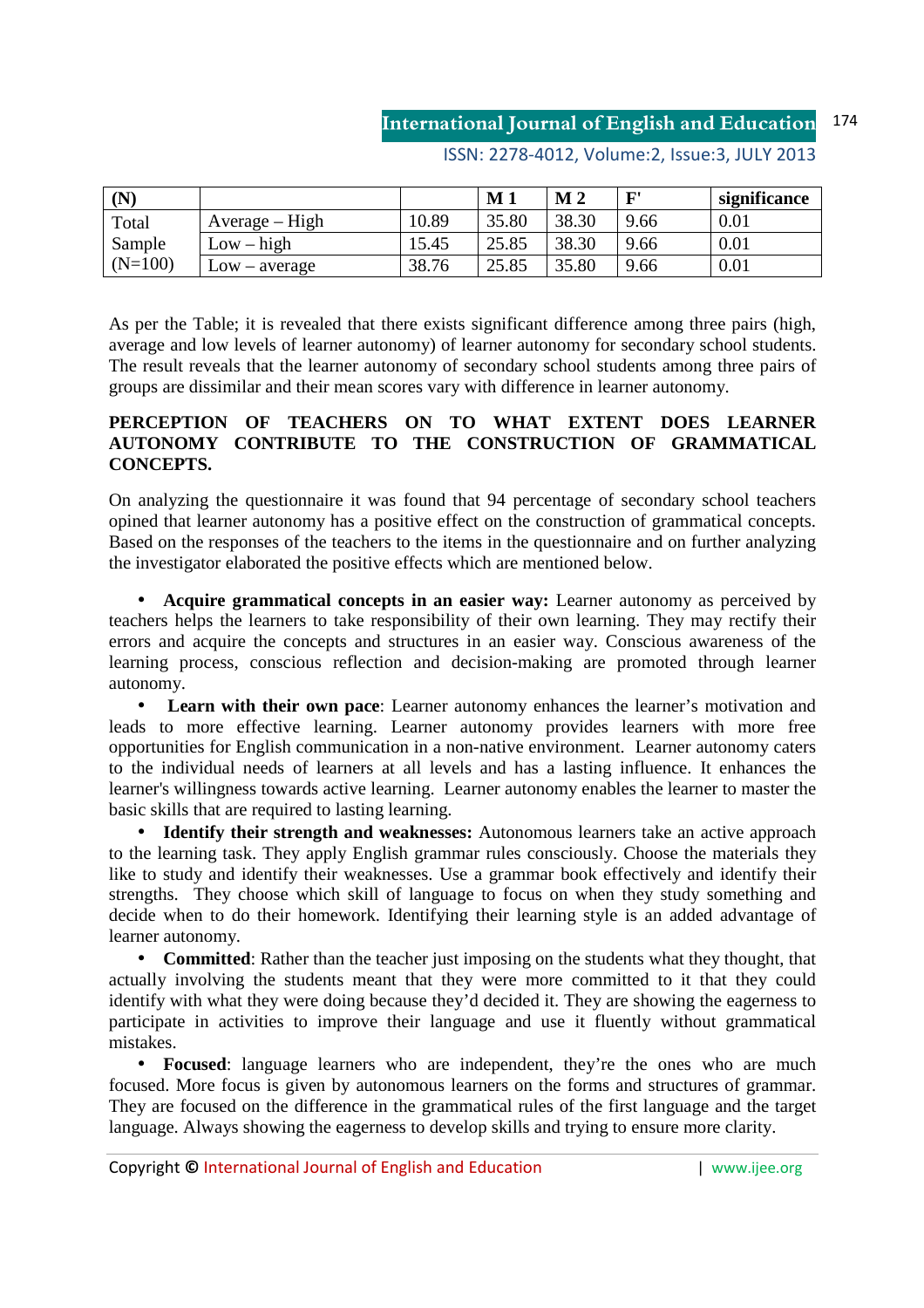#### ISSN: 2278-4012, Volume:2, Issue:3, JULY 2013

• **Risk taking**: Autonomous learners take more risks and they often were much more risk taking. They would decide to do things that maybe the teacher would never have dreamed that they could do, and they would make a stab at it, maybe it wasn't perfect, but they would, it showed that in the long run they seemed to have, developed a much more sophisticated use of the language.

• **Motivated:** Lerner autonomy is very important and has a huge effect on motivation. And, the more autonomous the learners are, the more motivated they are. And then of course that affects their ability to learn the language, to learn the language well.

• **Happy and tension free**: If the learner is in charge they know what they're doing and on a day-to-day basis, or task-by-task basis understand why they're doing something, why it's important to them, then they're going to be happier learners and they're going to be more motivated, and more willing to do what's necessary to reach their goals.

• **Learn from opportunities outside**: Autonomous learners benefit from learning opportunities outside the classroom. Classroom time is not enough, and if use some additional opportunities outside the classroom, like watching TV, reading books, reading the website, and just communicating with people, just involving themselves in different activities, so just working autonomously, it will have a more positive effect on them as language learners, so definitely it will bring them to a successful career as language learners.

• **Gain the confidence to evaluate one's own learning: A**utonomous learners have the ability to monitor ones learning which is central to learner autonomy. To become autonomous, learners need to develop the ability to evaluate their own learning. Confident language learners are more likely to develop autonomy than those who lack confidence. Motivated language learners are more likely to develop learner autonomy than learners who are not motivated.

## **WHAT CHALLENGES DOES TEACHERS FACE IN HELPING THEIR LEARNERS BECOME MORE AUTONOMOUS?**

The teachers highlighted a range of factors which limited the extent to which they felt they were able to promote learner autonomy. These related to learners, the institution and teachers, though learner-related factors were those most widely cited by the teachers. Again, there are parallels here with the findings of Reinders & Lazaro (2011), where teachers felt that learners did not understand the importance of developing autonomy, lacked the skills to learn independently, and were not accustomed to being asked to take responsibility for their learning.

- **Limited space within the curriculum**: Teachers are having less academic freedom. The curriculum is not flexible for the teachers to make practice their own strategies and innovations. Every one behind the challenge of covering the syllabus.
- **Learners' lack of previous experience of autonomous learning**: When giving an orientation of autonomous learning, learner's not able to cope with this new approach as they lack previous experience. They are having the feel that they can't do anything without the help and assistance of the teachers. They feel that they proper understanding of the grammatical structures may not take place when they themselves engage in their own way of learning.
- **Learner reliance on the teacher**: Learners are more dependent on the teacher. They always feel reluctant to engage in active learning by themselves without the help of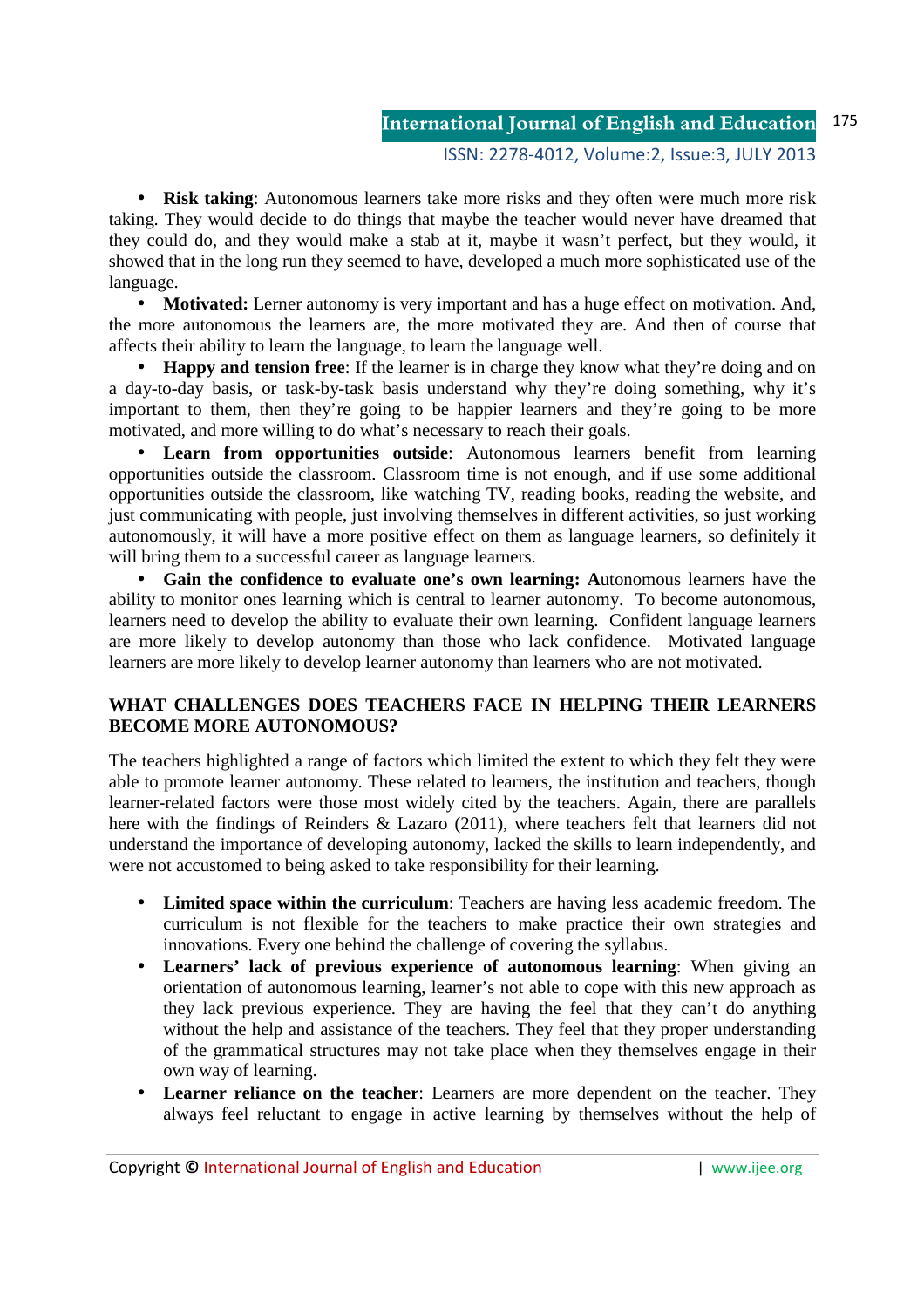## ISSN: 2278-4012, Volume:2, Issue:3, JULY 2013

concerned teachers. Teachers opined that while conducting a debate or a discussion in the classroom learners behave passively and keenly looking for the teacher's to do something for the session to be continued.

- **Limited learner contact with English outside the classroom**: Learners are hearing English language only in English classrooms. In the opinion of most of the teachers, English newspapers, books, articles, movies etc. are far away from secondary school students. Few learners are using internet for learning English language even though many of them have personal computers.
- Learners' focus on passing tests: English is perceived as a content subject rather than a skill subject by most of the students. They are learning the language just for the sake of passing the examination. They don't want to communicate in this language properly without grammatical mistakes. According to the teachers learners have the false notion that why should they learn some other language when they have their own language. It further directs us towards the issue of attitude of secondary school students towards English language.
- **Lack of relevant resources for teachers and learners**: Learner autonomy to be established requires sufficient resources of variety of books, internet facilities, newspapers, CD, contact with the native speakers etc. which are lacking in the schools.
- **Limited learner proficiency in English**: Proficiency of learners in the language is very mush limited to be autonomous. Most of the basic knowledge on which new structures are constructed is not well acquired by the language learners. Nothing could be developed in such a situation. This is one of the serious problems that the teachers are facing in the English classroom as opined by most of the teachers.
- **Prescribed curricula and materials**: We have a well said and well organized curriculum frame work for the benefit of developing communicative competency in language learners. It gives a lot of opportunities for the learners to develop their skills. But still teacher's assistance and by heart learning is the only learning strategy developed by most of the learners and there is less flexibility in the curriculum and the teaching materials.
- **Lack of teacher autonomy**: A few teachers even mentioned that they themselves are sometimes not having the feeling of autonomy and depending on guides and other resources or even the traditional method of teaching in the classroom for teaching English language. They also revealed the fact that they are not using internet facilities or innovative strategies in the classroom.
- **Teachers' limited expectations of what learners can achieve**: In the opinion of teachers they are compelled to meet the demands of the society and the school management authorities. They want their learners to get through the examination. Whether the learner is able to communicate in the target language is not their matter of consideration. Covering the syllabus and passing the examination is the only motto. So teachers are highly conscious about making the learners pass in the examination and they are not expecting much from the learners through autonomy.

## **CONCLUSION**

To conclude, it is not the teachers' responsibility to teach all grammatical structures to the learners. Learners should depend on themselves by adopting strategies that suit their abilities in